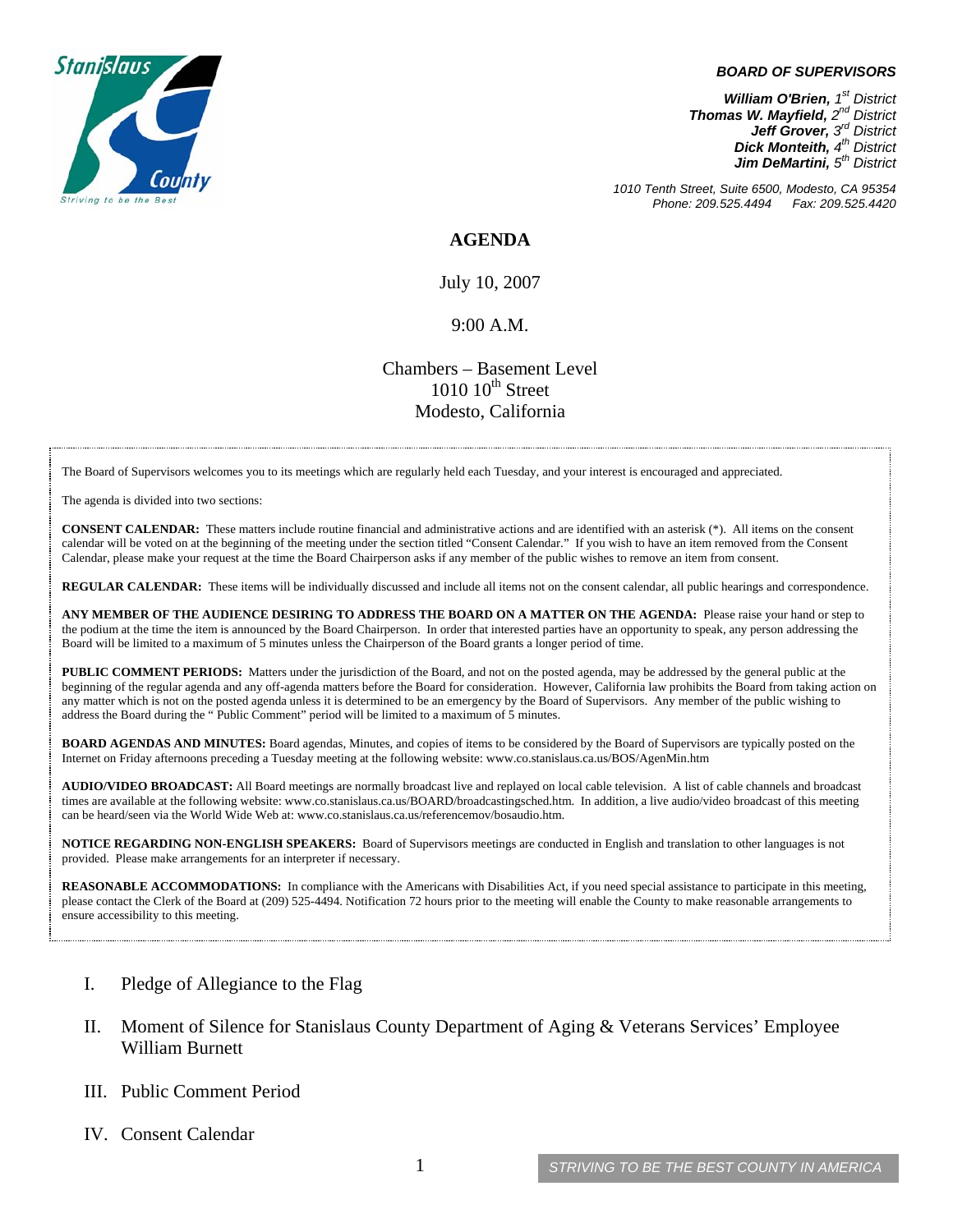## V. Agenda Items

- A. Miscellaneous
- \* 1. Approval of the Minutes for June 26, 2007 ([View Item\)](http://www.co.stanislaus.ca.us/bos/minutes/2007/min06-26-07.pdf)
- \* 2. Acceptance of the Resignation of Jason Helton from the Keyes Municipal Advisory Council ([View Item\)](http://www.co.stanislaus.ca.us/bos/agenda/2007/20070710/A02.pdf)
- \* 3. Approval of Appointments of:
	- a. Dan Robinson to the Patterson Irrigation District Board of Directors ([View Item\)](http://www.co.stanislaus.ca.us/bos/agenda/2007/20070710/A03a.pdf)
	- b. Mary Doerksen, Fawn Oliver and Nathan Johnston-Chiszar to the Stanislaus Child Development Local Planning Council ([View Item\)](http://www.co.stanislaus.ca.us/bos/agenda/2007/20070710/A03b.pdf)
	- c. Nelda Parman to the Stanislaus County Child Abuse Prevention Council ([View Item\)](http://www.co.stanislaus.ca.us/bos/agenda/2007/20070710/A03c.pdf)
	- d. Jeff Broumas and Richard Rosa to the Stanislaus County Airport Land Use Commission ([View Item\)](http://www.co.stanislaus.ca.us/bos/agenda/2007/20070710/A03d.pdf)
	- e. Christopher M. Resler to the Advisory Board on Substance Abuse Programs ([View Item\)](http://www.co.stanislaus.ca.us/bos/agenda/2007/20070710/A03e.pdf)
- \* 4. Approval of Reappointment of Francine DiCiano and Julie Mendoza to the Stanislaus Child Development Local Planning Council ([View Item\)](http://www.co.stanislaus.ca.us/bos/agenda/2007/20070710/A04.pdf)
- \* 5. Approval to Set a Public Hearing on July 24, 2007, at 9:20 a.m., to Consider an Appeal of the Planning Commission's Denial of Request for Modification or Removal of Condition of Approval No. 31 for Parcel Map Application No. 2006-02 – Timbell-Warnerville Partners, LLC (Formerly Furtado Family Trust) ([View Item\)](http://www.co.stanislaus.ca.us/bos/agenda/2007/20070710/A05.pdf)
- B. Chief Executive Office
- \* 1. Approval to Accept Mental Health Services Act Workforce Training and Education Early Implementation Funds and Increase Appropriations and Estimated Revenue - Behavioral Health & Recovery Services ([View Item\)](http://www.co.stanislaus.ca.us/bos/agenda/2007/20070710/B01.pdf)
- \* 2. Approval to Award an Agreement Between the Community Services Agency and RFI Communications and Security Systems to Implement a Key Card Access Control System ([View Item\)](http://www.co.stanislaus.ca.us/bos/agenda/2007/20070710/B02.pdf)
- \* 3. Approval of the Stanislaus County California Children's Services (CCS) and Child Health and Disability Prevention (CHDP) Plans for 2007-2008 - Health Services Agency ([View Item\)](http://www.co.stanislaus.ca.us/bos/agenda/2007/20070710/B03.pdf)
- \* 4. Approval to Extend the Current Affiliation Agreement Between the County of Stanislaus and the Regents of the University of California in Davis to Include Fiscal Year 2007-2008 - Health Services Agency ([View Item\)](http://www.co.stanislaus.ca.us/bos/agenda/2007/20070710/B04.pdf)
- \* 5. Approval of Independent Contractor Agreements in Excess of \$100,000 Between the Stanislaus County Health Services Agency and Various Contractors for Fiscal Year 2007-2008 ([View Item\)](http://www.co.stanislaus.ca.us/bos/agenda/2007/20070710/B05.pdf)
- \* 6. Approval to Accept the Donation of a Scanning Sonar System to the Stanislaus County Sheriff's Dive Team from the Laci and Conner Search and Rescue Fund - Sheriff ([View Item\)](http://www.co.stanislaus.ca.us/bos/agenda/2007/20070710/B06.pdf)
- \* 7. Approval to Set a Public Hearing for July 31, 2007, at 9:20 a.m., to Consider Adjustments to Stanislaus County Franchise Maximum Rates for Solid Waste Collection Services and the Establishment of a Bulky-Item Curbside Collection Program – Environmental Resources ([View Item\)](http://www.co.stanislaus.ca.us/bos/agenda/2007/20070710/B07.pdf)
- \* 8. Approval of the Agreement Between the City of Modesto Police Department and the Stanislaus County Sheriff for a Police Sergeant to Serve as Academy Coordinator at the Ray Simon Regional Criminal Justice Training Center – Sheriff ([View Item\)](http://www.co.stanislaus.ca.us/bos/agenda/2007/20070710/B08.pdf)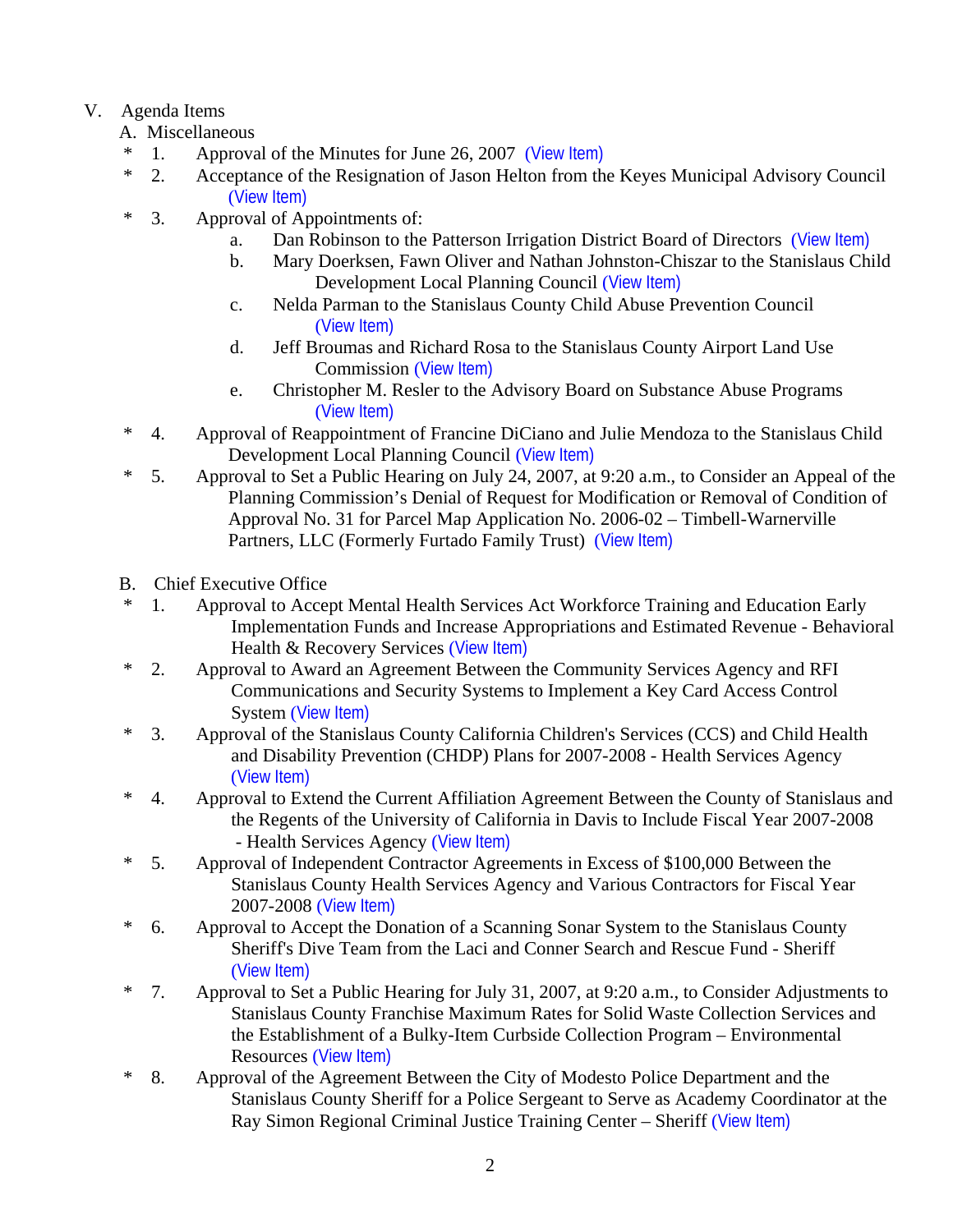- \* 9. Approval to Appoint the Information Technology Manager for the Health Services Agency at a Salary of \$44.35 per hour, Above the Mid-Point of the Band ([View Item\)](http://www.co.stanislaus.ca.us/bos/agenda/2007/20070710/B09.pdf)
- \* 10. Approval for the Purchasing Agent to Negotiate and Enter into an Agreement with NetLogic, Inc. to Add Project No. 07-03 to Master Agreement Number S2012 for Voice Over Internet Protocol – Strategic Business Technology ([View Item\)](http://www.co.stanislaus.ca.us/bos/agenda/2007/20070710/B10.pdf)
	- 11. Consideration of Proposal from Doctors Medical Center to Purchase Stanislaus Behavioral Health Center, Including the Operations, Real Property, Improvements and Equipment; Authorization to Conduct a Reduction in Force; and, Approval to Set a Public Hearing on July 31, 2007, at 9:30 a.m., to Consider the Approval of Sale, Introduction, Waiver of the Reading, and Adoption of an Ordinance Authorizing the Sale of the Stanislaus Behavioral Health Center ([View Item\)](http://www.co.stanislaus.ca.us/bos/agenda/2007/20070710/B11.pdf)
	- 12. Approval to Accept the Elections Office Certification of the Results of the Initiative Petition on the Salida Area Planning, Road Improvement, Economic Development and Farmland Protection Initiative – Clerk Recorder ([View Item\)](http://www.co.stanislaus.ca.us/bos/agenda/2007/20070710/B12.pdf)
	- 13. Consideration of Action on the Initiative Petition for Salida Area Planning Road Improvement, Economic Development, and Farmland Protection – Chief Executive Office ([View Item\)](http://www.co.stanislaus.ca.us/bos/agenda/2007/20070710/B13.pdf)
	- 14. Approval to Negotiate and Enter into an Agreement with IPC Command Systems, Inc. for the Purchase of Software, Equipment and Professional Services for an Integrated Public Safety System ([View Item\)](http://www.co.stanislaus.ca.us/bos/agenda/2007/20070710/B14.pdf)
- C. Department of Public Works
- \* 1. Approval to Introduce and Waive the First Reading of an Ordinance to Amend Section 11.16.080 of the Stanislaus County Code, Prohibiting Vehicles Exceeding Twenty-Four Thousand Pounds on Eastin Road in the Newman Area ([View Item\)](http://www.co.stanislaus.ca.us/bos/agenda/2007/20070710/C01.pdf)
- \* 2. Approval of Amendment No. 2 to Agreement No. 2004-01 with Wood Rodgers to Add Additional Engineering Services for the Improvements at the Ladd Road and McHenry Avenue Intersection ([View Item\)](http://www.co.stanislaus.ca.us/bos/agenda/2007/20070710/C02.pdf)
- \* 3. Approval to Award Contract to Teichert Construction of Turlock, California, for the Albers Road at Dusty Lane Project ([View Item\)](http://www.co.stanislaus.ca.us/bos/agenda/2007/20070710/C03.pdf)
- \* 4. Approval to Award Contract to Ross F. Carroll, Inc., of Oakdale, California, for the Carver Road Realignment at Ladd Road Improvement Project ([View Item\)](http://www.co.stanislaus.ca.us/bos/agenda/2007/20070710/C04.pdf)
- \* 5. Approval of Amendment No. 2 to Agreement No. 2004-01 with BKF Engineers to Add Additional Engineering Services for the Improvements at the Geer Road at Santa Fe Avenue and Hatch Road at Santa Fe Avenue Intersections ([View Item\)](http://www.co.stanislaus.ca.us/bos/agenda/2007/20070710/C05.pdf)
- \* 6. Approval to Adopt Plans and Specifications for the 2007-2008 County Overlay Program and Set the Bid Opening Date and Time for August 8, 2007, at 2:30 p.m. ([View Item\)](http://www.co.stanislaus.ca.us/bos/agenda/2007/20070710/C06.pdf)
- \* 7. Approval to Set a Public Hearing on July 31, 2007, at 9:25 a.m., Regarding Fiscal Year 2007/2008 Assessments for Various County Service Areas and Landscape and Lighting Districts ([View Item\)](http://www.co.stanislaus.ca.us/bos/agenda/2007/20070710/C07.pdf)
- D. Department of Planning and Community Development
- \* 1. Approval to Set a Public Hearing on July 24, 2007, at 9:15 a.m., to Consider Rezone Application No. 2006-13, Caloy Company Oil and Feed ([View Item\)](http://www.co.stanislaus.ca.us/bos/agenda/2007/20070710/D01.pdf)
- E. County Counsel
- VI. Scheduled Matters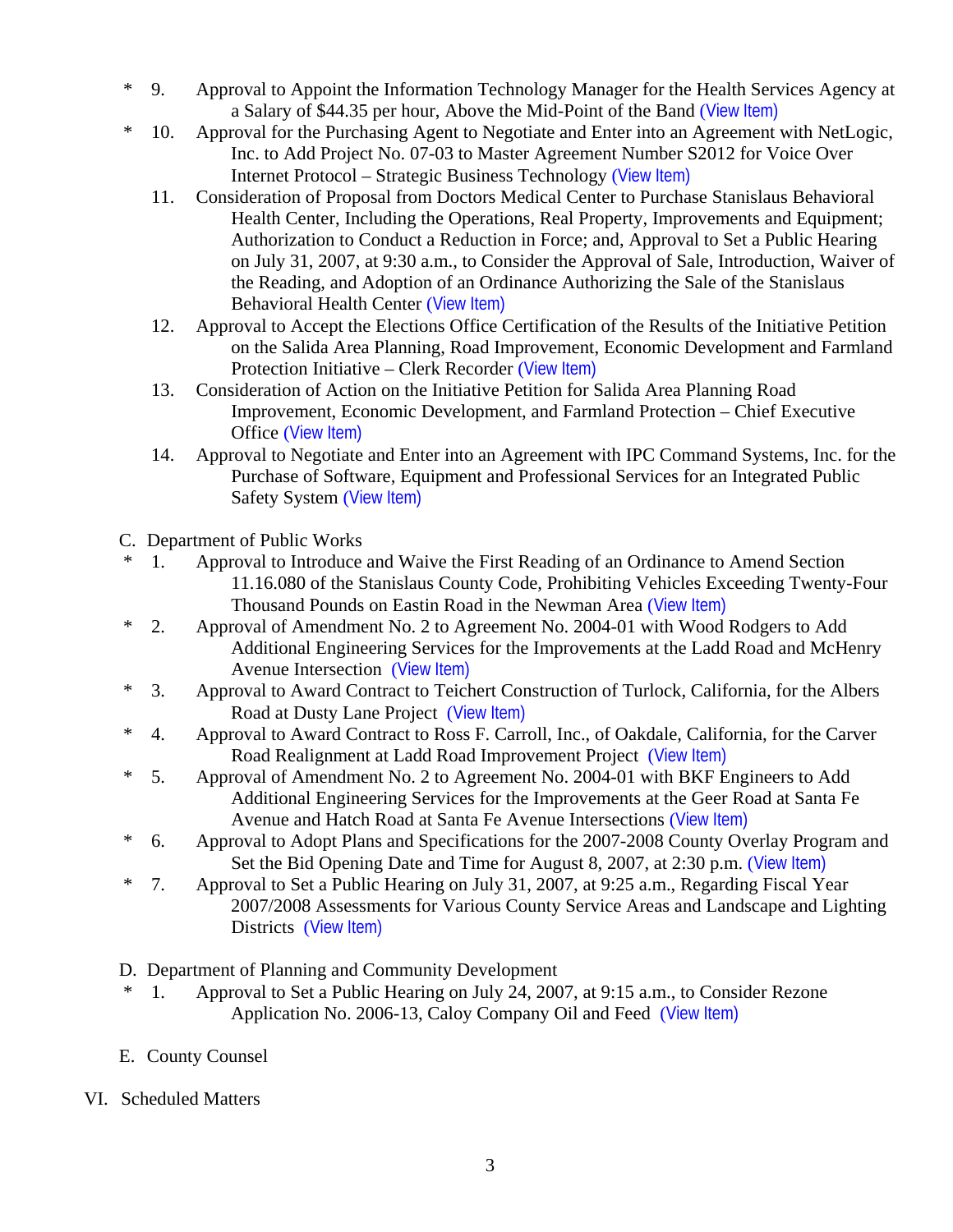## VII. Correspondence

- 1. This Board has received a portion of the 2007 Civil Grand Jury Report regarding the Stanislaus County: Fire and Life Saving Services; Disaster Preparedness; and, State of Law Enforcement. (Recommendation: Refer to the Chief Executive Office and the CEO-Office of Emergency Services.) ([View Item\)](http://www.co.stanislaus.ca.us/bos/agenda/2007/20070710/Corr01.pdf)
- 2. This Board has received a letter from the Governor's Office of Emergency Services regarding the President's major disaster declaration (FEMA-1689-DR-CA) on April 20, 2007 authorizing the processing of U.S. Department of Agriculture Farm Service Agency Emergency loans for physical and production losses for farmers and ranchers for damages incurred as a result of the January Freeze in the primary counties of Kings, Madera, Merced, Stanislaus and their contiguous counties. (Recommendation: Refer to the CEO-Office of Emergency Services and the Agricultural Commissioner and Sealer of Weights and Measures.) ([View Item\)](http://www.co.stanislaus.ca.us/bos/agenda/2007/20070710/Corr02.pdf)
- 3. This Board has received a letter from the City of Waterford regarding their intent to exercise the option to renew the contract with Stanislaus County for the next five year term for law enforcement services. (Recommendation: Refer to the Chief Executive Office and the Sheriff.) ([View Item\)](http://www.co.stanislaus.ca.us/bos/agenda/2007/20070710/Corr03.pdf)
- 4. This Board has received a copy of the California Multi-Jurisdictional Methamphetamine Enforcement Team 5<sup>th</sup> Year Progress Report from September 2005 through October 2006. (Recommendation: Refer to the Chief Executive Office.) ([View Item\)](http://www.co.stanislaus.ca.us/bos/agenda/2007/20070710/Corr04.pdf)
- 5. This Board has received a notice from the California Fish and Game Commission regarding the proposed regulatory action relating to waterfowl hunting and the dates of the upcoming public hearings.

(Recommendation: Refer to the Department of Parks and Recreation and the Fish and Wildlife Committee.) ([View Item\)](http://www.co.stanislaus.ca.us/bos/agenda/2007/20070710/Corr05.pdf)

- 6. This Board has received a letter from the Stewardship Council regarding the draft Land Conservation Plan that will guide the conservation, ownership and management of more than 140,000 acres of Pacific Gas and Electric Company's (PG&E) watershed lands in perpetuity. (Recommendation: Refer to the Department of Planning and Community Development.) ([View Item\)](http://www.co.stanislaus.ca.us/bos/agenda/2007/20070710/Corr06.pdf)
- 7. This Board has received a notice from the San Francisco Planning Department regarding the availability of the Draft Program Environmental Impact Report for the San Francisco Public Utilities Commission's Water System Improvement Program. (Recommendation: Refer to the Department of Planning and Community Development and the Department of Environmental Resources.) ([View Item\)](http://www.co.stanislaus.ca.us/bos/agenda/2007/20070710/Corr07.pdf)
- 8. This Board has received the following claims: Merissa Apodaca; Tamara Smith, Wayne Smith and George Denton; Bridget Watson; Karen Holder, Stanley Holder, and Michael Holder; Christopher Ensign; John Mark Payne; Julie Heath; Rocio Sanchez; Lynda Perino; Alfonso Moscozo; Toni Cusenza; Elise Cusenza; Olivia Cusenza; and, Nikko Lombrana. (Recommendation: Acknowledge receipt of claims and refer to the Chief Executive Office - Risk Management Division.)

VIII.Board of Supervisors' Reports